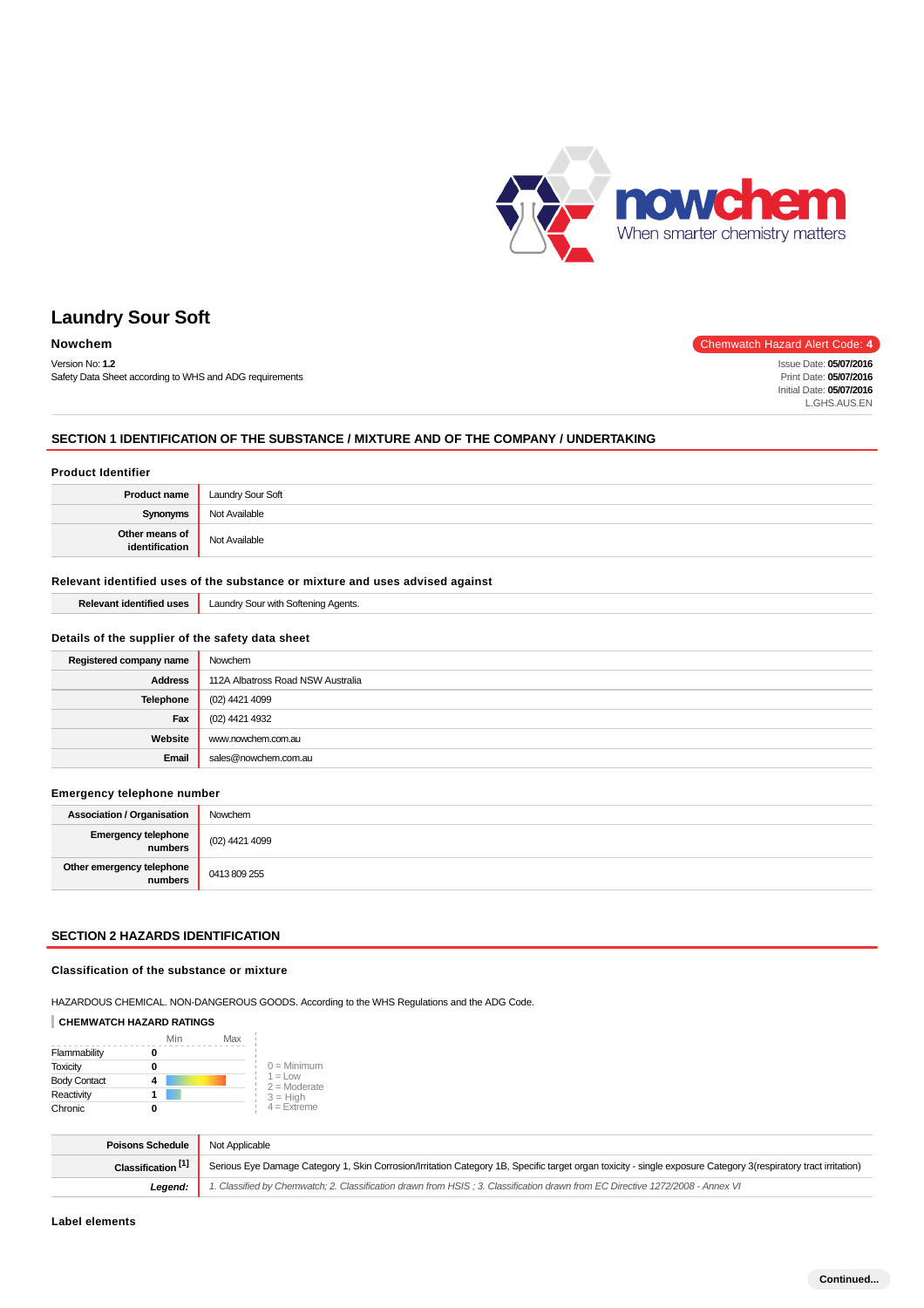| <b>GHS label elements</b>         |                    |
|-----------------------------------|--------------------|
| <b>SIGNAL WORD</b><br>----------- | <b>DANGER</b><br>. |

#### **Hazard statement(s)**

| H314          | amar                      |
|---------------|---------------------------|
| 11996<br>იაათ | ≀tı∩r<br>ירי<br>' Irrita. |

### **Precautionary statement(s) Prevention**

| P101             | If medical advice is needed, have product container or label at hand.      |
|------------------|----------------------------------------------------------------------------|
| P102             | Keep out of reach of children.                                             |
| P103             | Read label before use.                                                     |
| P <sub>260</sub> | Do not breathe dust/fume/gas/mist/vapours/spray.                           |
| P271             | Use only outdoors or in a well-ventilated area.                            |
| P280             | Wear protective gloves/protective clothing/eye protection/face protection. |

#### **Precautionary statement(s) Response**

| P301+P330+P331 | IF SWALLOWED: Rinse mouth. Do NOT induce vomiting.                                                                               |
|----------------|----------------------------------------------------------------------------------------------------------------------------------|
| P303+P361+P353 | IF ON SKIN (or hair): Remove/Take off immediately all contaminated clothing. Rinse skin with water/shower.                       |
| P305+P351+P338 | IF IN EYES: Rinse cautiously with water for several minutes. Remove contact lenses, if present and easy to do. Continue rinsing. |
| P310           | Immediately call a POISON CENTER or doctor/physician.                                                                            |
| P363           | Wash contaminated clothing before reuse.                                                                                         |
| P304+P340      | IF INHALED: Remove victim to fresh air and keep at rest in a position comfortable for breathing.                                 |

### **Precautionary statement(s) Storage**

| P405      | locked up.                                                       |
|-----------|------------------------------------------------------------------|
| P403+P233 | Store in a well-ventilated place. Keep container tightly closed. |

### **Precautionary statement(s) Disposal**

**P501** Dispose of contents/container in accordance with local regulations.

## **SECTION 3 COMPOSITION / INFORMATION ON INGREDIENTS**

#### **Substances**

See section below for composition of Mixtures

### **Mixtures**

| <b>CAS No</b> | %[weight] | <b>Name</b>                           |
|---------------|-----------|---------------------------------------|
| 7664-38-2     | 10-30     | phosphoric acid                       |
| 68389-89-9    | $<$ 10    | low amine methyl sulfate, ethoxylated |

### **SECTION 4 FIRST AID MEASURES**

| Description of first aid measures |  |  |  |  |
|-----------------------------------|--|--|--|--|
|-----------------------------------|--|--|--|--|

| <b>Eye Contact</b>  | If this product comes in contact with the eyes:<br>$\blacktriangleright$ Immediately hold eyelids apart and flush the eye continuously with running water.<br>Ensure complete irrigation of the eye by keeping eyelids apart and away from eye and moving the eyelids by occasionally lifting the upper and lower lids.<br>► Continue flushing until advised to stop by the Poisons Information Centre or a doctor, or for at least 15 minutes.<br>Transport to hospital or doctor without delay.<br>Removal of contact lenses after an eye injury should only be undertaken by skilled personnel. |
|---------------------|----------------------------------------------------------------------------------------------------------------------------------------------------------------------------------------------------------------------------------------------------------------------------------------------------------------------------------------------------------------------------------------------------------------------------------------------------------------------------------------------------------------------------------------------------------------------------------------------------|
| <b>Skin Contact</b> | If skin or hair contact occurs:<br>Immediately flush body and clothes with large amounts of water, using safety shower if available.<br>• Quickly remove all contaminated clothing, including footwear.<br>► Wash skin and hair with running water. Continue flushing with water until advised to stop by the Poisons Information Centre.<br>Transport to hospital, or doctor.                                                                                                                                                                                                                     |
| <b>Inhalation</b>   | If fumes or combustion products are inhaled remove from contaminated area.<br>Lay patient down. Keep warm and rested.<br>► Prostheses such as false teeth, which may block airway, should be removed, where possible, prior to initiating first aid procedures.<br>Apply artificial respiration if not breathing, preferably with a demand valve resuscitator, bag-valve mask device, or pocket mask as trained. Perform CPR if<br>necessary.<br>Transport to hospital, or doctor, without delay.                                                                                                  |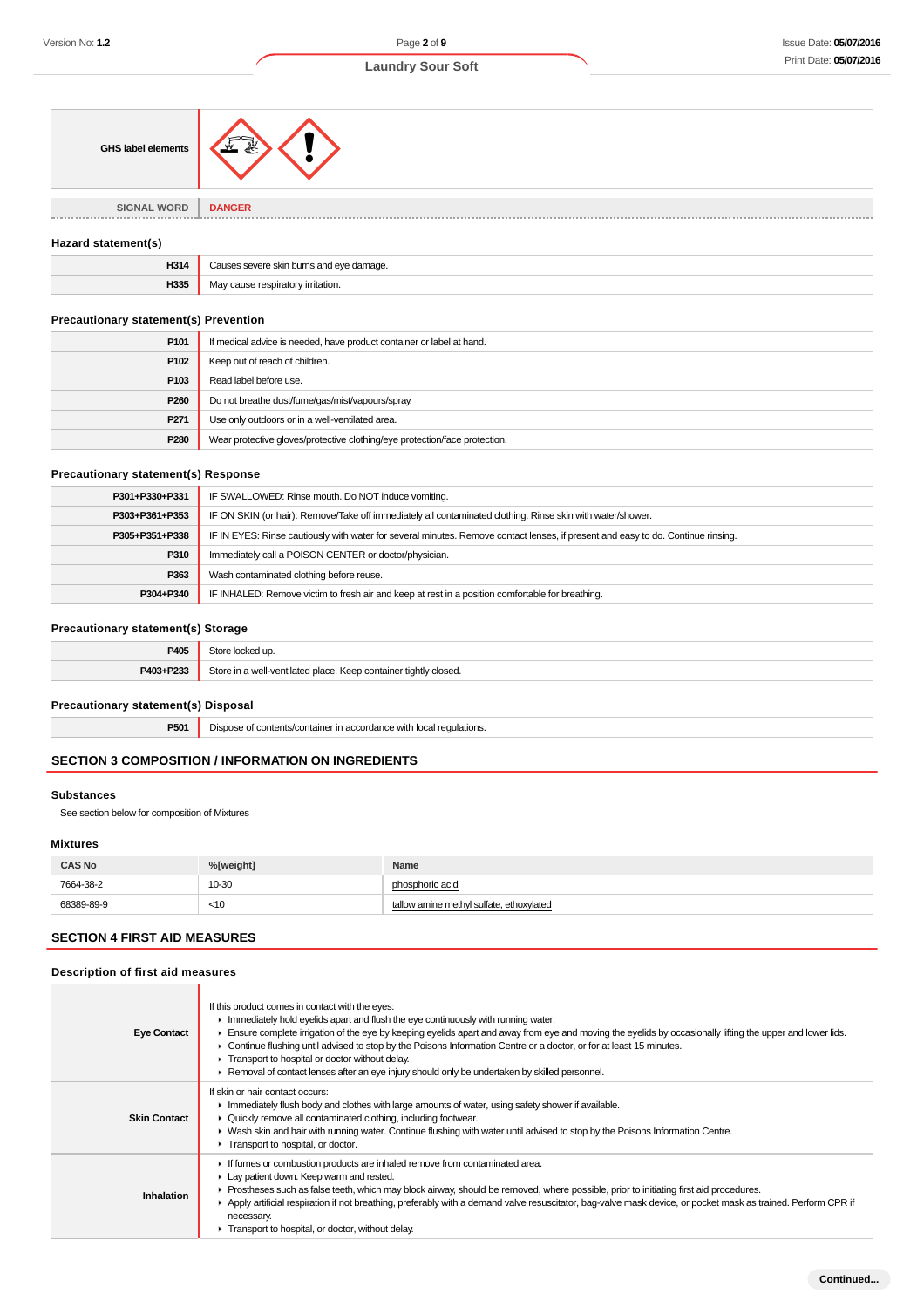For advice, contact a Poisons Information Centre or a doctor at once. **F** Urgent hospital treatment is likely to be needed. If swallowed do **NOT** induce vomiting. If vomiting occurs, lean patient forward or place on left side (head-down position, if possible) to maintain open airway and prevent aspiration. **Ingestion** ▶ Observe the patient carefully. Never give liquid to a person showing signs of being sleepy or with reduced awareness; i.e. becoming unconscious.  $\mathbf{r}$ Give water to rinse out mouth, then provide liquid slowly and as much as casualty can comfortably drink. **F** Transport to hospital or doctor without delay.

#### **Indication of any immediate medical attention and special treatment needed**

#### Treat symptomatically.

For acute or short term repeated exposures to strong acids:

- Airway problems may arise from laryngeal edema and inhalation exposure. Treat with 100% oxygen initially.
- Respiratory distress may require cricothyroidotomy if endotracheal intubation is contraindicated by excessive swelling
- Intravenous lines should be established immediately in all cases where there is evidence of circulatory compromise.
- ► Strong acids produce a coagulation necrosis characterised by formation of a coagulum (eschar) as a result of the dessicating action of the acid on proteins in specific tissues. INGESTION:
- **Immediate dilution (milk or water) within 30 minutes post ingestion is recommended.**
- **DO NOT** attempt to neutralise the acid since exothermic reaction may extend the corrosive injury.
- Be careful to avoid further vomit since re-exposure of the mucosa to the acid is harmful. Limit fluids to one or two glasses in an adult.
- Charcoal has no place in acid management.

Some authors suggest the use of lavage within 1 hour of ingestion.

SKIN:

Skin lesions require copious saline irrigation. Treat chemical burns as thermal burns with non-adherent gauze and wrapping.

Deep second-degree burns may benefit from topical silver sulfadiazine.

#### EYE:

- Eye injuries require retraction of the eyelids to ensure thorough irrigation of the conjuctival cul-de-sacs. Irrigation should last at least 20-30 minutes. **DO NOT** use neutralising agents or any other additives. Several litres of saline are required.
- ▶ Cycloplegic drops, (1% cyclopentolate for short-term use or 5% homatropine for longer term use) antibiotic drops, vasoconstrictive agents or artificial tears may be indicated dependent on the severity of the injury.
- Steroid eye drops should only be administered with the approval of a consulting ophthalmologist).

[Ellenhorn and Barceloux: Medical Toxicology]

#### **SECTION 5 FIREFIGHTING MEASURES**

#### **Extinguishing media**

- ▶ There is no restriction on the type of extinguisher which may be used.
- Use extinguishing media suitable for surrounding area.

| Special hazards arising from the substrate or mixture |                                                                                                                                                                                                                                                                                                                                                                                                                                                                                                                                                            |  |  |
|-------------------------------------------------------|------------------------------------------------------------------------------------------------------------------------------------------------------------------------------------------------------------------------------------------------------------------------------------------------------------------------------------------------------------------------------------------------------------------------------------------------------------------------------------------------------------------------------------------------------------|--|--|
| <b>Fire Incompatibility</b>                           | None known.                                                                                                                                                                                                                                                                                                                                                                                                                                                                                                                                                |  |  |
| Advice for firefighters                               |                                                                                                                                                                                                                                                                                                                                                                                                                                                                                                                                                            |  |  |
| <b>Fire Fighting</b>                                  | Alert Fire Brigade and tell them location and nature of hazard.<br>▶ Wear breathing apparatus plus protective gloves in the event of a fire.<br>• Prevent, by any means available, spillage from entering drains or water courses.<br>▶ Use fire fighting procedures suitable for surrounding area.<br>DO NOT approach containers suspected to be hot.<br>• Cool fire exposed containers with water spray from a protected location.<br>If safe to do so, remove containers from path of fire.<br>Equipment should be thoroughly decontaminated after use. |  |  |
| <b>Fire/Explosion Hazard</b>                          | $\triangleright$ Non combustible.<br>Not considered to be a significant fire risk.<br>Acids may react with metals to produce hydrogen, a highly flammable and explosive gas.<br>► Heating may cause expansion or decomposition leading to violent rupture of containers.<br>• May emit corrosive, poisonous fumes. May emit acrid smoke.<br>Decomposition may produce toxic fumes of; phosphorus oxides (POx)May emit poisonous fumes. May emit corrosive fumes.                                                                                           |  |  |

#### **SECTION 6 ACCIDENTAL RELEASE MEASURES**

#### **Personal precautions, protective equipment and emergency procedures**

| <b>Minor Spills</b> | $\triangleright$ Clean up all spills immediately.<br>Avoid breathing vapours and contact with skin and eyes.<br>• Control personal contact with the substance, by using protective equipment.<br>• Contain and absorb spill with sand, earth, inert material or vermiculite.<br>$\triangleright$ Wipe up.<br>▶ Place in a suitable, labelled container for waste disposal. |                                |                    |       |        |                   |               |                    |
|---------------------|----------------------------------------------------------------------------------------------------------------------------------------------------------------------------------------------------------------------------------------------------------------------------------------------------------------------------------------------------------------------------|--------------------------------|--------------------|-------|--------|-------------------|---------------|--------------------|
|                     | Chemical Class: acidic compounds, inorganic<br>For release onto land: recommended sorbents listed in order of priority.<br><b>SORBENT</b><br><b>TYPE</b>                                                                                                                                                                                                                   | <b>RANK</b>                    | <b>APPLICATION</b> |       |        | <b>COLLECTION</b> |               | <b>LIMITATIONS</b> |
| <b>Major Spills</b> | <b>LAND SPILL - SMALL</b><br>foamed glass - pillows                                                                                                                                                                                                                                                                                                                        |                                |                    | throw |        | pitchfork         | R, P, DGC, RT |                    |
|                     |                                                                                                                                                                                                                                                                                                                                                                            | expanded mineral - particulate |                    |       | shovel |                   | shovel        | R, I, W, P, DGC    |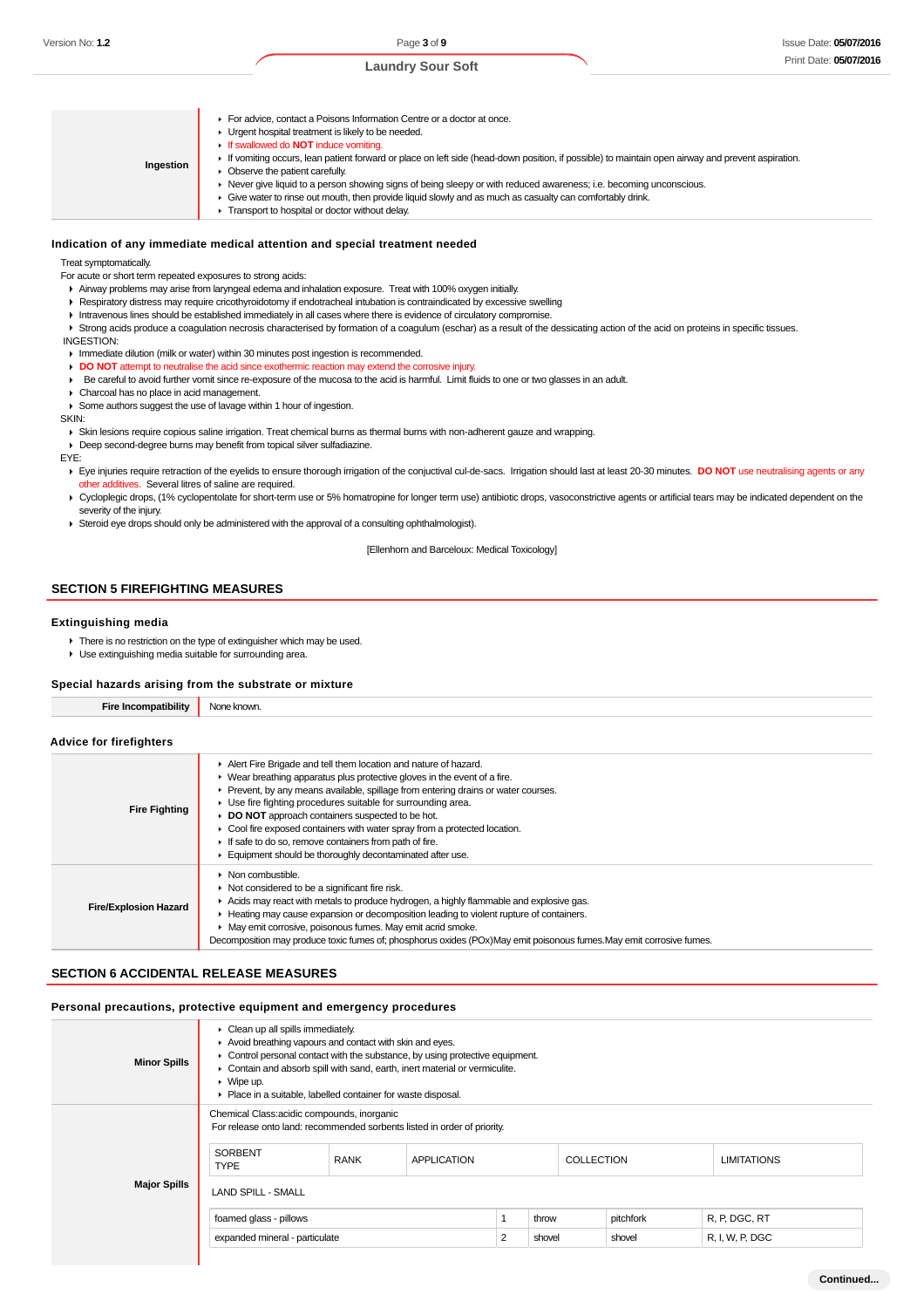| foamed glass - particulate                                                                                                                                                                                                                                                                                                                                                                                                                                                                                                                                                                                                                                                                                                                                                                                                                                                                                                                                                                                                                                                                                                                                                                                                                                                                                               | 2 | shovel | shovel     | R, W, P, DGC    |
|--------------------------------------------------------------------------------------------------------------------------------------------------------------------------------------------------------------------------------------------------------------------------------------------------------------------------------------------------------------------------------------------------------------------------------------------------------------------------------------------------------------------------------------------------------------------------------------------------------------------------------------------------------------------------------------------------------------------------------------------------------------------------------------------------------------------------------------------------------------------------------------------------------------------------------------------------------------------------------------------------------------------------------------------------------------------------------------------------------------------------------------------------------------------------------------------------------------------------------------------------------------------------------------------------------------------------|---|--------|------------|-----------------|
| <b>LAND SPILL - MEDIUM</b>                                                                                                                                                                                                                                                                                                                                                                                                                                                                                                                                                                                                                                                                                                                                                                                                                                                                                                                                                                                                                                                                                                                                                                                                                                                                                               |   |        |            |                 |
| expanded mineral -particulate                                                                                                                                                                                                                                                                                                                                                                                                                                                                                                                                                                                                                                                                                                                                                                                                                                                                                                                                                                                                                                                                                                                                                                                                                                                                                            | 1 | blower | skiploader | R. I. W. P. DGC |
| foamed glass- particulate                                                                                                                                                                                                                                                                                                                                                                                                                                                                                                                                                                                                                                                                                                                                                                                                                                                                                                                                                                                                                                                                                                                                                                                                                                                                                                | 2 | blower | skiploader | R, W, P, DGC    |
| foamed glass - particulate                                                                                                                                                                                                                                                                                                                                                                                                                                                                                                                                                                                                                                                                                                                                                                                                                                                                                                                                                                                                                                                                                                                                                                                                                                                                                               | 3 | throw  | skiploader | R, W, P, DGC    |
| Legend<br>DGC: Not effective where ground cover is dense<br>R; Not reusable<br>I: Not incinerable<br>P: Effectiveness reduced when rainy<br>RT:Not effective where terrain is rugged<br>SS: Not for use within environmentally sensitive sites<br>W: Effectiveness reduced when windy<br>Reference: Sorbents for Liquid Hazardous Substance Cleanup and Control;<br>R.W Melvold et al: Pollution Technology Review No. 150: Noyes Data Corporation 1988<br>Moderate hazard.<br>Clear area of personnel and move upwind.<br>Alert Fire Brigade and tell them location and nature of hazard.<br>• Wear breathing apparatus plus protective gloves.<br>▶ Prevent, by any means available, spillage from entering drains or water course.<br>$\triangleright$ Stop leak if safe to do so.<br>Contain spill with sand, earth or vermiculite.<br>• Collect recoverable product into labelled containers for recycling.<br>• Neutralise/decontaminate residue (see Section 13 for specific agent).<br>• Collect solid residues and seal in labelled drums for disposal.<br>• Wash area and prevent runoff into drains.<br>After clean up operations, decontaminate and launder all protective clothing and equipment before storing and re-using.<br>If contamination of drains or waterways occurs, advise emergency services. |   |        |            |                 |

Personal Protective Equipment advice is contained in Section 8 of the SDS.

### **SECTION 7 HANDLING AND STORAGE**

#### **Precautions for safe handling** Avoid all personal contact, including inhalation. Wear protective clothing when risk of exposure occurs. ▶ Use in a well-ventilated area. Avoid contact with incompatible materials. When handling, **DO NOT** eat, drink or smoke.  $\blacktriangleright$ **Safe handling** ► Keep containers securely sealed when not in use. Avoid physical damage to containers. Always wash hands with soap and water after handling. ▶ Work clothes should be laundered separately. Launder contaminated clothing before re-use. Use good occupational work practice. Observe manufacturer's storage and handling recommendations contained within this SDS. **Other information**

### **Conditions for safe storage, including any incompatibilities**

| Suitable container      | DO NOTuse aluminium or galvanised containers<br>• Plastic pail.<br>Polyliner drum.<br>Packing as recommended by manufacturer (HDPE).<br>▶ Check all containers are clearly labelled and free from leaks.                                                                                                                                                                                                                                                                                                                                                                                                                                                                                                                                                                                                                                                                                                                                                                                                                                                                                                                                                                                                                                                                                                                                                                                                                                                                                                                                                                                                                                                                                                                                                                                                                                                                                                                                                                                                                                                                                                                                                                                                                                                                                                                                                                                                                                                                                                                                                                 |
|-------------------------|--------------------------------------------------------------------------------------------------------------------------------------------------------------------------------------------------------------------------------------------------------------------------------------------------------------------------------------------------------------------------------------------------------------------------------------------------------------------------------------------------------------------------------------------------------------------------------------------------------------------------------------------------------------------------------------------------------------------------------------------------------------------------------------------------------------------------------------------------------------------------------------------------------------------------------------------------------------------------------------------------------------------------------------------------------------------------------------------------------------------------------------------------------------------------------------------------------------------------------------------------------------------------------------------------------------------------------------------------------------------------------------------------------------------------------------------------------------------------------------------------------------------------------------------------------------------------------------------------------------------------------------------------------------------------------------------------------------------------------------------------------------------------------------------------------------------------------------------------------------------------------------------------------------------------------------------------------------------------------------------------------------------------------------------------------------------------------------------------------------------------------------------------------------------------------------------------------------------------------------------------------------------------------------------------------------------------------------------------------------------------------------------------------------------------------------------------------------------------------------------------------------------------------------------------------------------------|
| Storage incompatibility | Phosphoric acid:<br>$\triangleright$ is a medium-strong acid which produces violent reaction with bases<br>may produce violent react when water is added to the concentrated form<br>F reacts violently with solutions containing ammonia or bleach, azo compounds, epoxides and other polymerisable compounds<br>reacts, possibly violently with amines, aldehydes, alkanolamines, alcohols, alkylene oxides, amides, ammonia, ammonia hydroxide, calcium oxide, cyanides,<br>epichlorohydrin, esters, halogenated organics, isocyanates, ketones, oleum, organic anhydrides, sodium tetraborate, sulfides, sulfuric acid, strong oxidisers,<br>vinyl acetate<br>forms explosive mixtures with nitromethane<br>at elevated temperatures attacks many metals producing hydrogen gas<br>at room temperature does not attack stainless steel, copper or its alloys<br>attacks glass, ceramics, and some plastics, rubber and coatings<br>In organic acids are generally soluble in water with the release of hydrogen ions. The resulting solutions have pH's of less than 7.0.<br>Interprision carries and the metallies education of larger parameters and interest interpret interpret intervalse to form salts - neutralisation can generate dangerously large<br>amounts of heat in small spaces.<br>• The dissolution of inorganic acids in water or the dilution of their concentrated solutions with additional water may generate significant heat.<br>The addition of water to inorganic acids often generates sufficient heat in the small region of mixing to cause some of the water to boil explosively. The<br>resulting 'bumping' can spatter the acid.<br>Inorganic acids react with active metals, including such structural metals as aluminum and iron, to release hydrogen, a flammable gas.<br>In Inorganic acids can initiate the polymerisation of certain classes of organic compounds.<br>In Inorganic acids react with cyanide compounds to release gaseous hydrogen cyanide.<br>Inorganic acids generate flammable and/or toxic gases in contact with dithiocarbamates, isocyanates, mercaptans, nitrides, nitriles, sulfides, and strong<br>reducing agents. Additional gas-generating reactions occur with sulfites, nitrites, thiosulfates (to give H2S and SO3), dithionites (SO2), and even<br>carbonates.<br>Acids often catalyse (increase the rate of) chemical reactions.<br>Reacts vigorously with alkalis<br>▶ Reacts with mild steel, galvanised steel / zinc producing hydrogen gas which may form an explosive mixture with air. |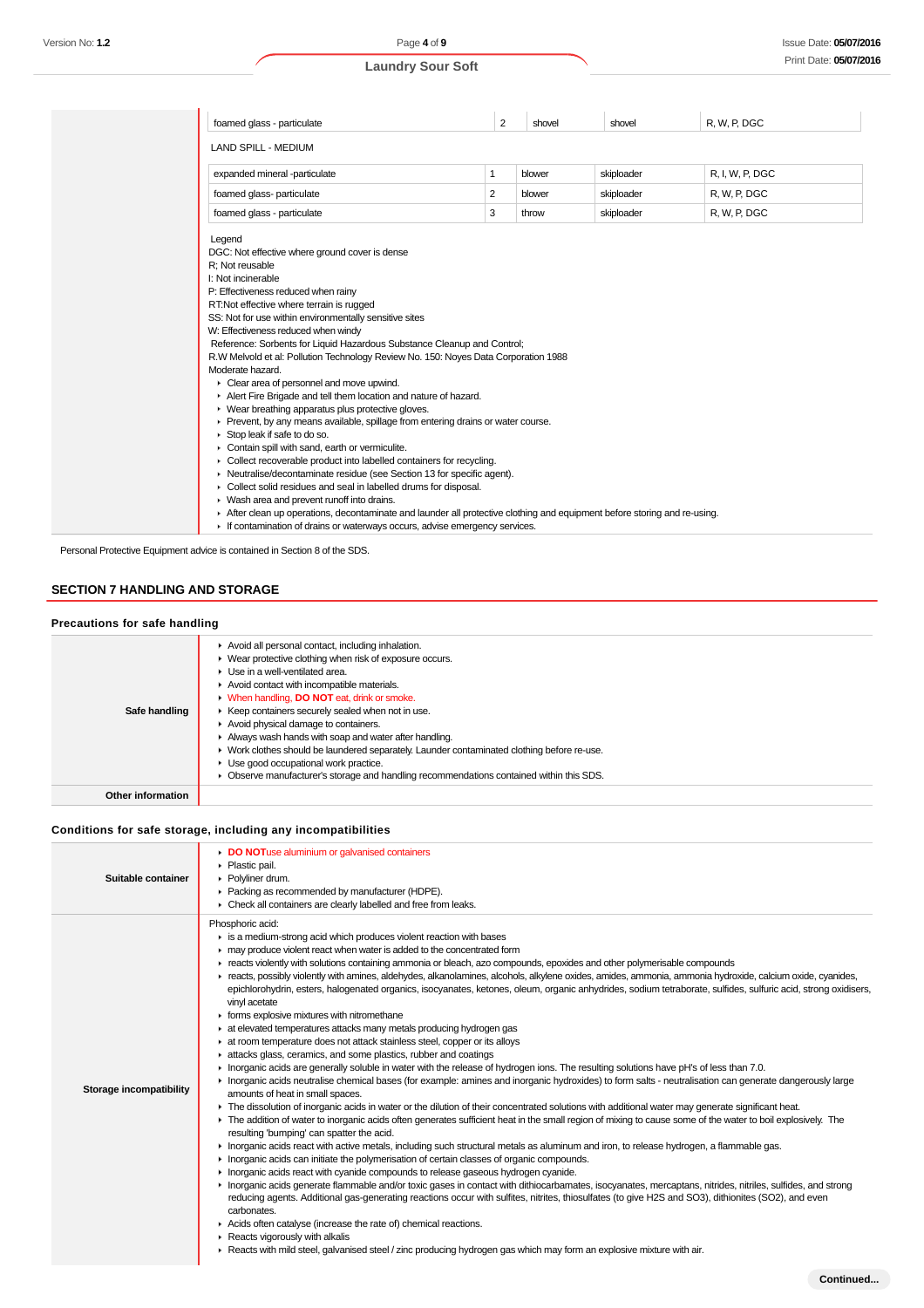- Phosphates are incompatible with oxidising and reducing agents.
- Phosphates are susceptible to formation of highly toxic and flammable phosphine gas in the presence of strong reducing agents such as hydrides.
- Partial oxidation of phosphates by oxidizing agents may result in the release of toxic phosphorus oxides.

### **SECTION 8 EXPOSURE CONTROLS / PERSONAL PROTECTION**

#### **Control parameters**

#### **OCCUPATIONAL EXPOSURE LIMITS (OEL)**

#### **INGREDIENT DATA**

| Source                                      | Ingredient           | <b>Material name</b> |               | <b>TWA</b> | <b>STEL</b>             | Peak          |               | <b>Notes</b>  |
|---------------------------------------------|----------------------|----------------------|---------------|------------|-------------------------|---------------|---------------|---------------|
| Australia Exposure Standards                | phosphoric acid      | Phosphoric acid      |               | 1 mg/m $3$ | $3$ mg/m $3$            | Not Available |               | Not Available |
| <b>EMERGENCY LIMITS</b>                     |                      |                      |               |            |                         |               |               |               |
| Ingredient                                  | <b>Material name</b> |                      | TEEL-1        |            | TEEL-2                  |               | TEEL-3        |               |
| phosphoric acid                             | Phosphoric acid      |                      | Not Available |            | Not Available           |               | Not Available |               |
|                                             |                      |                      |               |            |                         |               |               |               |
| Ingredient                                  | <b>Original IDLH</b> |                      |               |            | <b>Revised IDLH</b>     |               |               |               |
| phosphoric acid                             | 10,000 mg/m3         |                      |               |            | $1,000 \,\mathrm{mg/m}$ |               |               |               |
| tallow amine methyl sulfate,<br>ethoxylated | Not Available        |                      |               |            | Not Available           |               |               |               |

#### **MATERIAL DATA**

The saturated vapour concentration of phosphoric acid exceeds the TLV-TWA is based by analogy from comparable experience and data for sulfuric acid. Exposure at or below this limit is thought to prevent throat irritation amongst unacclimatised workers.

Fumes of phosphorus pentoxide at concentrations between 0.8 and 5.4 mg/m3 were reported to be noticeable but not uncomfortable whilst concentrations between 3.6 and 11.3 mg/m3 produced coughing in unacclimatised workers but were tolerable. Concentrations of 100 mg/m3 were unbearable except in inured workers.

Odour Threshold Value: 3.3 ppm (detection), 7.6 ppm (recognition)

Exposure at or below the recommended isopropanol TLV-TWA and STEL is thought to minimise the potential for inducing narcotic effects or significant irritation of the eyes or upper respiratory tract. It is believed, in the absence of hard evidence, that this limit also provides protection against the development of chronic health effects. The limit is intermediate to that set for ethanol, which is less toxic, and n-propyl alcohol, which is more toxic, than isopropanol

#### **Exposure controls**

| Appropriate engineering<br>controls | Engineering controls are used to remove a hazard or place a barrier between the worker and the hazard. Well-designed engineering controls can be highly<br>effective in protecting workers and will typically be independent of worker interactions to provide this high level of protection.<br>The basic types of engineering controls are:<br>Process controls which involve changing the way a job activity or process is done to reduce the risk.<br>Enclosure and/or isolation of emission source which keeps a selected hazard 'physically' away from the worker and ventilation that strategically 'adds' and<br>'removes' air in the work environment. Ventilation can remove or dilute an air contaminant if designed properly. The design of a ventilation system must match<br>the particular process and chemical or contaminant in use.<br>Employers may need to use multiple types of controls to prevent employee overexposure.<br>Local exhaust ventilation usually required. If risk of overexposure exists, wear approved respirator. Correct fit is essential to obtain adequate protection.<br>Supplied-air type respirator may be required in special circumstances. Correct fit is essential to ensure adequate protection.<br>An approved self contained breathing apparatus (SCBA) may be required in some situations.<br>Provide adequate ventilation in warehouse or closed storage area.                                                                                                                                                                                   |
|-------------------------------------|--------------------------------------------------------------------------------------------------------------------------------------------------------------------------------------------------------------------------------------------------------------------------------------------------------------------------------------------------------------------------------------------------------------------------------------------------------------------------------------------------------------------------------------------------------------------------------------------------------------------------------------------------------------------------------------------------------------------------------------------------------------------------------------------------------------------------------------------------------------------------------------------------------------------------------------------------------------------------------------------------------------------------------------------------------------------------------------------------------------------------------------------------------------------------------------------------------------------------------------------------------------------------------------------------------------------------------------------------------------------------------------------------------------------------------------------------------------------------------------------------------------------------------------------------------------------------------------------------------|
| <b>Personal protection</b>          |                                                                                                                                                                                                                                                                                                                                                                                                                                                                                                                                                                                                                                                                                                                                                                                                                                                                                                                                                                                                                                                                                                                                                                                                                                                                                                                                                                                                                                                                                                                                                                                                        |
| Eye and face protection             | ▶ Safety glasses with unperforated side shields may be used where continuous eye protection is desirable, as in laboratories; spectacles are not sufficient<br>where complete eye protection is needed such as when handling bulk-quantities, where there is a danger of splashing, or if the material may be under<br>pressure.<br>• Chemical goggles whenever there is a danger of the material coming in contact with the eyes; goggles must be properly fitted.<br>Full face shield (20 cm, 8 in minimum) may be required for supplementary but never for primary protection of eyes; these afford face protection.<br>Alternatively a gas mask may replace splash goggles and face shields.<br>• Contact lenses may pose a special hazard; soft contact lenses may absorb and concentrate irritants. A written policy document, describing the wearing of<br>lenses or restrictions on use, should be created for each workplace or task. This should include a review of lens absorption and adsorption for the class of<br>chemicals in use and an account of injury experience. Medical and first-aid personnel should be trained in their removal and suitable equipment should be<br>readily available. In the event of chemical exposure, begin eye irrigation immediately and remove contact lens as soon as practicable. Lens should be removed<br>at the first signs of eye redness or irritation - lens should be removed in a clean environment only after workers have washed hands thoroughly. [CDC NIOSH<br>Current Intelligence Bulletin 59], [AS/NZS 1336 or national equivalent] |
| Skin protection                     | See Hand protection below                                                                                                                                                                                                                                                                                                                                                                                                                                                                                                                                                                                                                                                                                                                                                                                                                                                                                                                                                                                                                                                                                                                                                                                                                                                                                                                                                                                                                                                                                                                                                                              |
| Hands/feet protection               | Elbow length PVC gloves<br>► When handling corrosive liquids, wear trousers or overalls outside of boots, to avoid spills entering boots.                                                                                                                                                                                                                                                                                                                                                                                                                                                                                                                                                                                                                                                                                                                                                                                                                                                                                                                                                                                                                                                                                                                                                                                                                                                                                                                                                                                                                                                              |
| <b>Body protection</b>              | See Other protection below                                                                                                                                                                                                                                                                                                                                                                                                                                                                                                                                                                                                                                                                                                                                                                                                                                                                                                                                                                                                                                                                                                                                                                                                                                                                                                                                                                                                                                                                                                                                                                             |
| Other protection                    | ▶ Barrier cream.<br>Skin cleansing cream.<br>$\blacktriangleright$ Eye wash unit.                                                                                                                                                                                                                                                                                                                                                                                                                                                                                                                                                                                                                                                                                                                                                                                                                                                                                                                                                                                                                                                                                                                                                                                                                                                                                                                                                                                                                                                                                                                      |
| <b>Thermal hazards</b>              | Not Available                                                                                                                                                                                                                                                                                                                                                                                                                                                                                                                                                                                                                                                                                                                                                                                                                                                                                                                                                                                                                                                                                                                                                                                                                                                                                                                                                                                                                                                                                                                                                                                          |

#### **SECTION 9 PHYSICAL AND CHEMICAL PROPERTIES**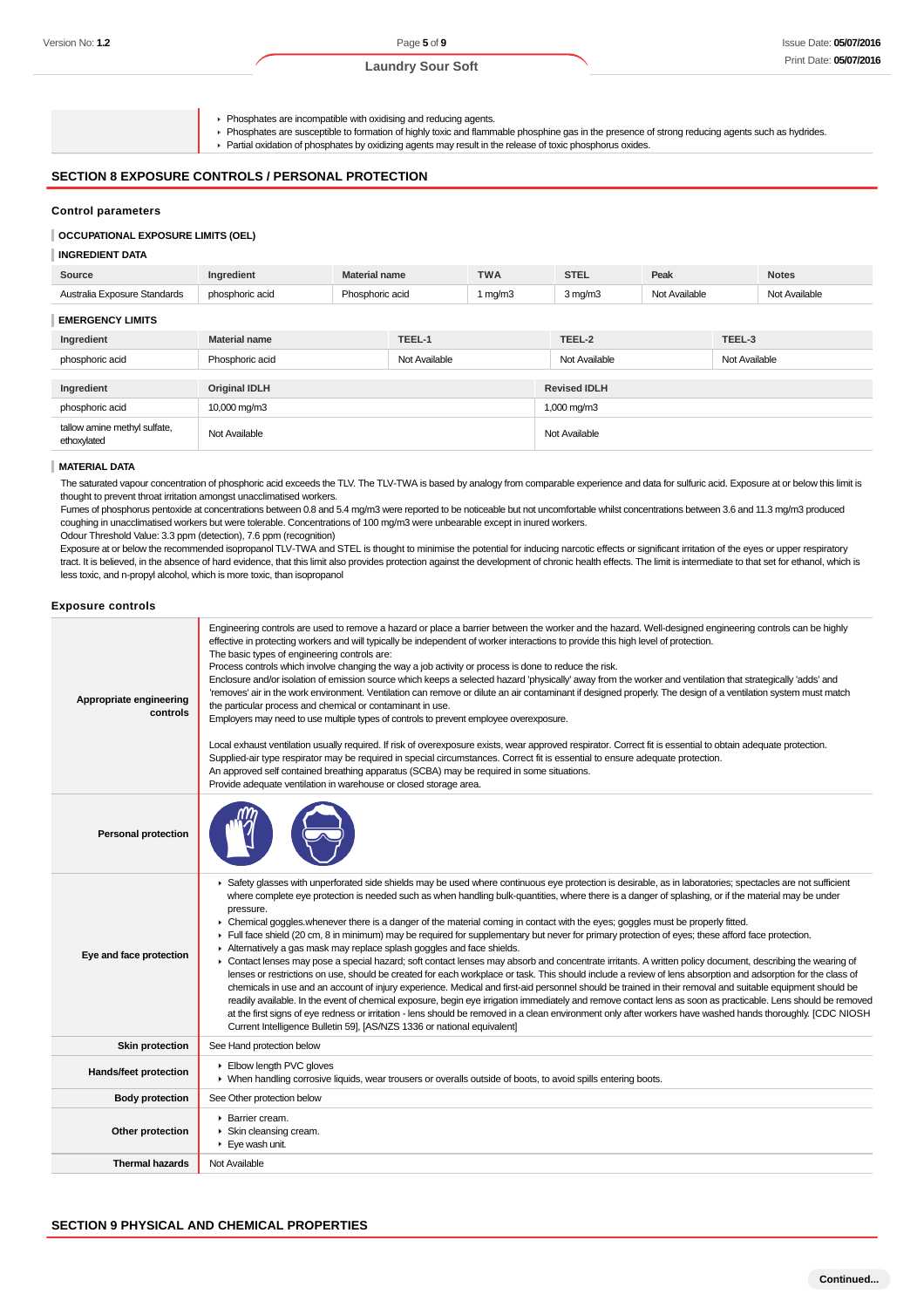### **Information on basic physical and chemical properties**

| Appearance                                      | Opaque Straw Colourless Liquid |                                                   |               |
|-------------------------------------------------|--------------------------------|---------------------------------------------------|---------------|
|                                                 |                                |                                                   |               |
| <b>Physical state</b>                           | Liquid                         | Relative density (Water = 1)                      | $1.17 - 1.20$ |
| Odour                                           | Not Available                  | <b>Partition coefficient</b><br>n-octanol / water | Not Available |
| <b>Odour threshold</b>                          | Not Available                  | Auto-ignition temperature<br>$(^{\circ}C)$        | Not Available |
| pH (as supplied)                                | $1 - 2$                        | Decomposition<br>temperature                      | Not Available |
| Melting point / freezing<br>point $(^{\circ}C)$ | Not Available                  | <b>Viscosity (cSt)</b>                            | Not Available |
| Initial boiling point and<br>boiling range (°C) | Not Available                  | Molecular weight (g/mol)                          | Not Available |
| Flash point (°C)                                | Not Available                  | <b>Taste</b>                                      | Not Available |
| <b>Evaporation rate</b>                         | Not Available                  | <b>Explosive properties</b>                       | Not Available |
| Flammability                                    | Non Flammable                  | <b>Oxidising properties</b>                       | Not Available |
| Upper Explosive Limit (%)                       | Not Available                  | Surface Tension (dyn/cm or<br>$mN/m$ )            | Not Available |
| Lower Explosive Limit (%)                       | Not Available                  | <b>Volatile Component (%vol)</b>                  | Not Available |
| Vapour pressure (kPa)                           | Not Available                  | Gas group                                         | Not Available |
| Solubility in water (g/L)                       | Miscible                       | pH as a solution (1%)                             | Not Available |
| Vapour density $(Air = 1)$                      | Not Available                  | VOC g/L                                           | Not Available |

### **SECTION 10 STABILITY AND REACTIVITY**

| <b>Reactivity</b>                          | See section 7                                                                                                                      |
|--------------------------------------------|------------------------------------------------------------------------------------------------------------------------------------|
| <b>Chemical stability</b>                  | • Unstable in the presence of incompatible materials.<br>Product is considered stable.<br>Hazardous polymerisation will not occur. |
| Possibility of hazardous<br>reactions      | See section 7                                                                                                                      |
| <b>Conditions to avoid</b>                 | See section 7                                                                                                                      |
| Incompatible materials                     | See section 7                                                                                                                      |
| <b>Hazardous decomposition</b><br>products | See section 5                                                                                                                      |

### **SECTION 11 TOXICOLOGICAL INFORMATION**

### **Information on toxicological effects**

|           | Evidence shows, or practical experience predicts, that the material produces irritation of the respiratory system, in a substantial number of individuals, following<br>inhalation. In contrast to most organs, the lung is able to respond to a chemical insult by first removing or neutralising the irritant and then repairing the<br>damage. The repair process, which initially evolved to protect mammalian lungs from foreign matter and antigens, may however, produce further lung damage<br>resulting in the impairment of gas exchange, the primary function of the lungs. Respiratory tract irritation often results in an inflammatory response involving<br>the recruitment and activation of many cell types, mainly derived from the vascular system.                                                                                                                                                                                                                                                                                                                                                                                                                                                                                                                                                                                                                                                                                                                                                                                                                                                                                                                                                                                                                                                                                                                                                                                                                                                                                                                                                                                                                                                                                                                                                                           |
|-----------|--------------------------------------------------------------------------------------------------------------------------------------------------------------------------------------------------------------------------------------------------------------------------------------------------------------------------------------------------------------------------------------------------------------------------------------------------------------------------------------------------------------------------------------------------------------------------------------------------------------------------------------------------------------------------------------------------------------------------------------------------------------------------------------------------------------------------------------------------------------------------------------------------------------------------------------------------------------------------------------------------------------------------------------------------------------------------------------------------------------------------------------------------------------------------------------------------------------------------------------------------------------------------------------------------------------------------------------------------------------------------------------------------------------------------------------------------------------------------------------------------------------------------------------------------------------------------------------------------------------------------------------------------------------------------------------------------------------------------------------------------------------------------------------------------------------------------------------------------------------------------------------------------------------------------------------------------------------------------------------------------------------------------------------------------------------------------------------------------------------------------------------------------------------------------------------------------------------------------------------------------------------------------------------------------------------------------------------------------|
| Inhaled   | Acidic corrosives produce respiratory tract irritation with coughing, choking and mucous membrane damage. Symptoms of exposure may include dizziness,<br>headache, nausea and weakness. In more severe exposures, pulmonary oedema may be evident either immediately or after a latent period of 5-72 hours.<br>Symptoms of pulmonary oedema include a tightness in the chest, dyspnoea, frothy sputum and cyanosis. Examination may reveal hypotension, a weak and rapid<br>pulse and moist rates. Death, due to anoxia, may occur several hours after onset of the pulmonary oedema.<br>The material hasNOT been classified by EC Directives or other classification systems as 'harmful by inhalation'. This is because of the lack of corroborating<br>animal or human evidence. In the absence of such evidence, care should be taken nevertheless to ensure exposure is kept to a minimum and that suitable control<br>measures be used, in an occupational setting to control vapours, fumes and aerosols.<br>Inhalation of phosphoric acid vapour or mist may cause choking,coughing, headache, weakness and dizziness. Prolonged or repeatedinhalation of vapour or<br>mist may cause pulmonary oedema (lung damage) and cyanosis                                                                                                                                                                                                                                                                                                                                                                                                                                                                                                                                                                                                                                                                                                                                                                                                                                                                                                                                                                                                                                                                                                       |
| Ingestion | Ingestion of acidic corrosives may produce circumoral burns with a distinct discolouration of the mucous membranes of the mouth, throat and oesophagus.<br>Immediate pain and difficulties in swallowing and speaking may also be evident. Oedema of the epiglottis may produce respiratory distress and possibly,<br>asphyxia. Nausea, vomiting, diarrhoea and a pronounced thirst may occur. More severe exposures may produce a vomitus containing fresh or dark blood and<br>large shreds of mucosa. Shock, with marked hypotension, weak and rapid pulse, shallow respiration and clammy skin may be symptomatic of the exposure.<br>Circulatory collapse may, if left untreated, result in renal failure. Severe cases may show gastric and oesophageal perforation with peritonitis, fever and<br>abdominal rigidity. Stricture of the oesophageal, gastric and pyloric sphincter may occur as within several weeks or may be delayed for years. Death may be<br>rapid and often results from asphyxia, circulatory collapse or aspiration of even minute amounts. Delayed deaths may be due to peritonitis, severe nephritis or<br>pneumonia. Coma and convulsions may be terminal.<br>The material hasNOT been classified by EC Directives or other classification systems as 'harmful by ingestion'. This is because of the lack of corroborating<br>animal or human evidence. The material may still be damaging to the health of the individual, following ingestion, especially where pre-existing organ (e.g liver,<br>kidney) damage is evident. Present definitions of harmful or toxic substances are generally based on doses producing mortality rather than those producing<br>morbidity (disease, ill-health). Gastrointestinal tract discomfort may produce nausea and vomiting. In an occupational setting however, ingestion of insignificant<br>quantities is not thought to be cause for concern.<br>Phosphates are slowly and incompletely absorbed from the gastrointestinal tract and are unlikely (other than in abuse) to produce the systemic effects which<br>occur when introduced by other routes. Such effects include vomiting, lethargy, fever, diarrhoea, falls in blood pressure, slow pulse, cyanosis, carpal spasm,<br>coma and tetany. These effects result following sequestration of blood calcium. |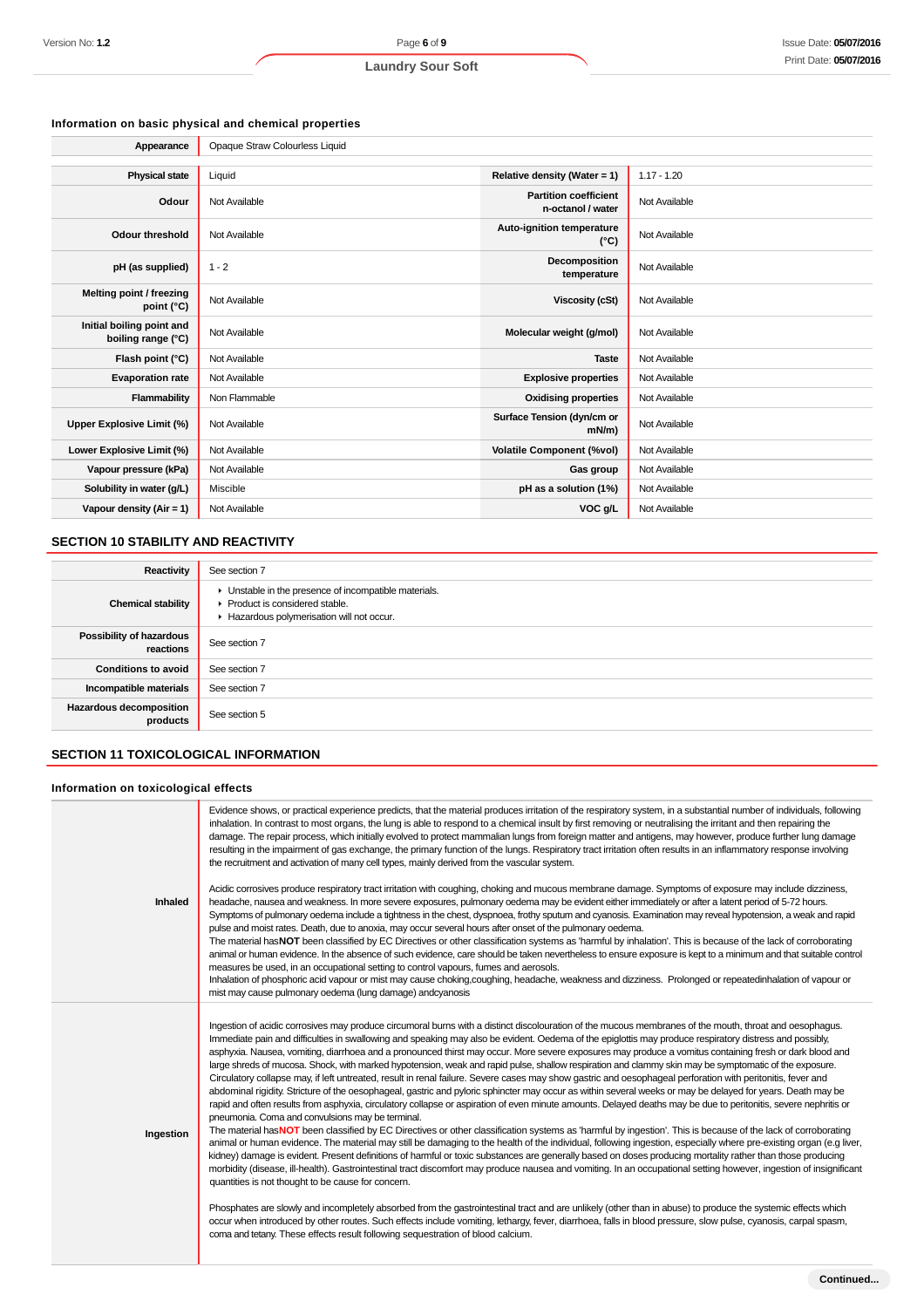| <b>Laundry Sour Soft</b> | <b>TOXICITY</b><br>Not Available                                                                                                                                                                                                                                                                                                                                                                                                                                                                                                                                                                                                                                                                                                                                                                                                                                                                                                                                                                                                                                                                                                                                                                                                                                                                                                     | <b>IRRITATION</b><br>Not Available |
|--------------------------|--------------------------------------------------------------------------------------------------------------------------------------------------------------------------------------------------------------------------------------------------------------------------------------------------------------------------------------------------------------------------------------------------------------------------------------------------------------------------------------------------------------------------------------------------------------------------------------------------------------------------------------------------------------------------------------------------------------------------------------------------------------------------------------------------------------------------------------------------------------------------------------------------------------------------------------------------------------------------------------------------------------------------------------------------------------------------------------------------------------------------------------------------------------------------------------------------------------------------------------------------------------------------------------------------------------------------------------|------------------------------------|
| <b>Chronic</b>           | Repeated or prolonged exposure to acids may result in the erosion of teeth, inflammatory and ulcerative changes in the mouth and necrosis (rarely) of the jaw.<br>Bronchial irritation, with cough, and frequent attacks of bronchial pneumonia may ensue. Gastrointestinal disturbances may also occur. Chronic exposures may<br>result in dermatitis and/or conjunctivitis.<br>The impact of inhaled acidic agents on the respiratory tract depends upon a number of interrelated factors. These include physicochemical characteristics,<br>e.g., gas versus aerosol; particle size (small particles can penetrate deeper into the lung); water solubility (more soluble agents are more likely to be removed<br>in the nose and mouth). Given the general lack of information on the particle size of aerosols involved in occupational exposures to acids, it is difficult to identify<br>their principal deposition site within the respiratory tract. Acid mists containing particles with a diameter of up to a few micrometers will be deposited in both the<br>upper and lower airways. They are irritating to mucous epithelia, they cause dental erosion, and they produce acute effects in the lungs (symptoms and changes<br>in pulmonary function). Asthmatics appear to be at particular risk for pulmonary effects. |                                    |
| Eye                      | When applied to the eye(s) of animals, the material produces severe ocular lesions which are present twenty-four hours or more after instillation.<br>Direct eye contact with acid corrosives may produce pain, lachrymation, photophobia and burns. Mild burns of the epithelia generally recover rapidly and<br>completely. Severe burns produce long-lasting and possible irreversible damage. The appearance of the burn may not be apparent for several weeks after the<br>initial contact. The cornea may ultimately become deeply vascularised and opaque resulting in blindness.<br>Isopropanol vapour may cause mild eye irritation at 400 ppm. Splashes may cause severe eye irritation, possible comeal burns and eye damage. Eye contact<br>may cause tearing or blurring of vision.                                                                                                                                                                                                                                                                                                                                                                                                                                                                                                                                     |                                    |
| <b>Skin Contact</b>      | Skin contact with acidic corrosives may result in pain and burns; these may be deep with distinct edges and may heal slowly with the formation of scar tissue.<br>Skin contact is not thought to have harmful health effects (as classified under EC Directives); the material may still produce health damage following entry<br>through wounds, lesions or abrasions.                                                                                                                                                                                                                                                                                                                                                                                                                                                                                                                                                                                                                                                                                                                                                                                                                                                                                                                                                              |                                    |
|                          | Ingestion of large amounts of phosphate salts (over 1 gm for an adult) may produce osmotic catharsis resulting in diarrhoea and probably, abdominal cramp.<br>Large doses (4-8 gm) will almost certainly produce these effects in most individuals. Most of the ingested salt will be excreted in the faeces of healthy<br>individuals without producing systemic toxicity. Doses in excess of 10 gm may produce systemic toxicity.<br>Ingestion of large quantity of phosphoric acid may cause severe abdominal pains, thirst, acidaemia, difficult breathing, convulsions, collapse, shock and death.<br>Although less hazardous than nitric and sulfuric acid, phosphoric acid has equal corrosive action upon ingestion. Death of an individual 19 days after ingestion<br>of phosphoric acid was due to recurrent internal haemorrhage. Necrosis of the upper and lower digestive tract and pancreas was evident at autopsy.                                                                                                                                                                                                                                                                                                                                                                                                    |                                    |

| phosphoric acid              | <b>IRRITATION</b><br><b>TOXICITY</b>                                                                                                                  |                                   |                   |  |
|------------------------------|-------------------------------------------------------------------------------------------------------------------------------------------------------|-----------------------------------|-------------------|--|
|                              | Dermal (rabbit) LD50: >1260 mg/kg <sup>[2]</sup>                                                                                                      | [Monsanto]*                       |                   |  |
|                              | Inhalation (rat) LC50: 0.0255 mg/L/4hr <sup>[2]</sup>                                                                                                 | Eye (rabbit): 119 mg - SEVERE     |                   |  |
|                              | Oral (rat) LD50: 1.7 ml <sup>[1]</sup>                                                                                                                | Skin (rabbit):595 mg/24h - SEVERE |                   |  |
|                              |                                                                                                                                                       |                                   |                   |  |
| tallow amine methyl sulfate, | <b>TOXICITY</b>                                                                                                                                       |                                   | <b>IRRITATION</b> |  |
| ethoxylated                  | Oral (rat) LD50: 840 mg/kg <sup>[2]</sup>                                                                                                             |                                   | Nil reported      |  |
|                              |                                                                                                                                                       |                                   |                   |  |
| Legend:                      | 1. Value obtained from Europe ECHA Registered Substances - Acute toxicity 2.* Value obtained from manufacturer's SDS. Unless otherwise specified data |                                   |                   |  |

1. Value obtained from Europe ECHA Registered Substances - Acute toxicity 2.\* Value obtained from manufacturer's SDS. Unless otherwise specified data<br>extracted from RTECS - Register of Toxic Effect of chemical Substances

| <b>Laundry Sour Soft</b> | Asthma-like symptoms may continue for months or even years after exposure to the material ceases. This may be due to a non-allergenic condition known as<br>reactive airways dysfunction syndrome (RADS) which can occur following exposure to high levels of highly irritating compound. Key criteria for the diagnosis<br>of RADS include the absence of preceding respiratory disease, in a non-atopic individual, with abrupt onset of persistent asthma-like symptoms within minutes<br>to hours of a documented exposure to the irritant. A reversible airflow pattern, on spirometry, with the presence of moderate to severe bronchial hyperreactivity<br>on methacholine challenge testing and the lack of minimal lymphocytic inflammation, without eosinophilia, have also been included in the criteria for diagnosis<br>of RADS. RADS (or asthma) following an irritating inhalation is an infrequent disorder with rates related to the concentration of and duration of exposure to the<br>irritating substance. Industrial bronchitis, on the other hand, is a disorder that occurs as result of exposure due to high concentrations of irritating substance<br>(often particulate in nature) and is completely reversible after exposure ceases. The disorder is characterised by dyspnea, cough and mucus production.<br>for acid mists, aerosols, vapours<br>Data from assays for genotoxic activity in vitro suggest that eukaryotic cells are susceptible to genetic damage when the pH falls to about 6.5. Cells from the<br>respiratory tract have not been examined in this respect. Mucous secretion may protect the cells of the airways from direct exposure to inhaled acidic mists, just<br>as mucous plays an important role in protecting the gastric epithelium from its auto-secreted hydrochloric acid. In considering whether pH itself induces<br>genotoxic events in vivo in the respiratory system, comparison should be made with the human stomach, in which gastric juice may be at pH 1-2 under fasting or<br>nocturnal conditions, and with the human urinary bladder, in which the pH of urine can range from <5 to > 7 and normally averages 6.2. Furthermore, exposures<br>to low pH in vivo differ from exposures in vitro in that, in vivo, only a portion of the cell surface is subjected to the adverse conditions, so that perturbation of<br>intracellular homeostasis may be maintained more readily than in vitro. |
|--------------------------|---------------------------------------------------------------------------------------------------------------------------------------------------------------------------------------------------------------------------------------------------------------------------------------------------------------------------------------------------------------------------------------------------------------------------------------------------------------------------------------------------------------------------------------------------------------------------------------------------------------------------------------------------------------------------------------------------------------------------------------------------------------------------------------------------------------------------------------------------------------------------------------------------------------------------------------------------------------------------------------------------------------------------------------------------------------------------------------------------------------------------------------------------------------------------------------------------------------------------------------------------------------------------------------------------------------------------------------------------------------------------------------------------------------------------------------------------------------------------------------------------------------------------------------------------------------------------------------------------------------------------------------------------------------------------------------------------------------------------------------------------------------------------------------------------------------------------------------------------------------------------------------------------------------------------------------------------------------------------------------------------------------------------------------------------------------------------------------------------------------------------------------------------------------------------------------------------------------------------------------------------------------------------------------------------------------------------------------------------------------------------------------------------------------------------------------------------------------------------|
|                          |                                                                                                                                                                                                                                                                                                                                                                                                                                                                                                                                                                                                                                                                                                                                                                                                                                                                                                                                                                                                                                                                                                                                                                                                                                                                                                                                                                                                                                                                                                                                                                                                                                                                                                                                                                                                                                                                                                                                                                                                                                                                                                                                                                                                                                                                                                                                                                                                                                                                           |

| <b>Acute Toxicity</b>                       |              | Carcinogenicity                 | ∾                                                                                                                                                                  |
|---------------------------------------------|--------------|---------------------------------|--------------------------------------------------------------------------------------------------------------------------------------------------------------------|
| <b>Skin Irritation/Corrosion</b>            | v            | Reproductivity                  | $\circledcirc$                                                                                                                                                     |
| <b>Serious Eye</b><br>Damage/Irritation     | $\checkmark$ | <b>STOT - Single Exposure</b>   | ✔                                                                                                                                                                  |
| <b>Respiratory or Skin</b><br>sensitisation |              | <b>STOT - Repeated Exposure</b> | $\circ$                                                                                                                                                            |
| <b>Mutagenicity</b>                         | Y            | <b>Aspiration Hazard</b>        | $\circ$                                                                                                                                                            |
|                                             |              | Legend:                         | $\blacktriangleright$ - Data available but does not fill the criteria for classification<br>$\blacktriangleright$ - Data required to make classification available |

– Data Not Available to make classification

### **SECTION 12 ECOLOGICAL INFORMATION**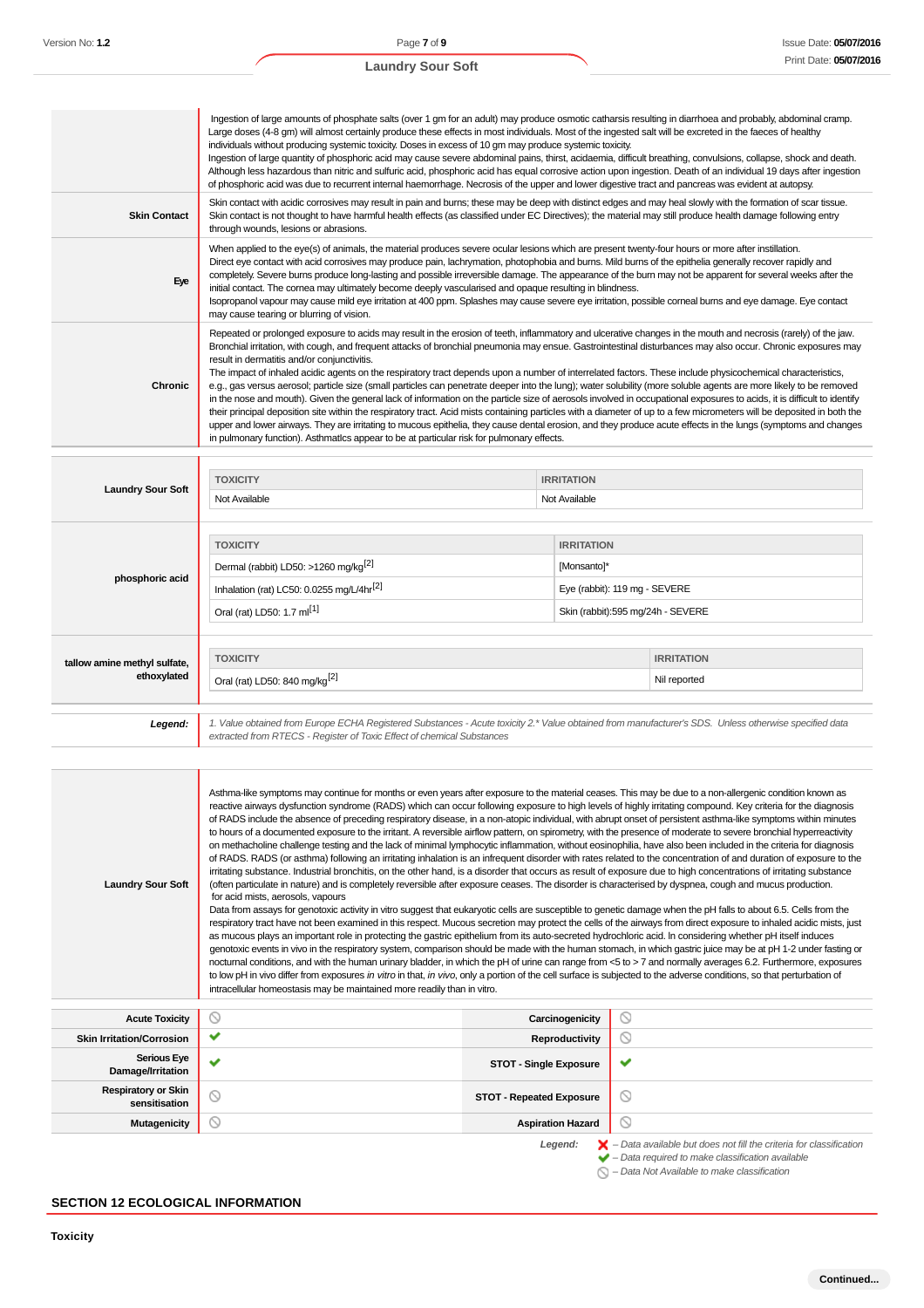| Ingredient      | Endpoint                                                                                                                                                                                                                                                                                                                                                                                 | <b>Test Duration (hr)</b> | <b>Species</b>                | Value       | Source |
|-----------------|------------------------------------------------------------------------------------------------------------------------------------------------------------------------------------------------------------------------------------------------------------------------------------------------------------------------------------------------------------------------------------------|---------------------------|-------------------------------|-------------|--------|
| phosphoric acid | <b>LC50</b>                                                                                                                                                                                                                                                                                                                                                                              | 96                        | Fish                          | 75.1mg/L    | 2      |
| phosphoric acid | EC50                                                                                                                                                                                                                                                                                                                                                                                     | 48                        | Crustacea                     | $>100$ mg/L | 2      |
| phosphoric acid | EC50                                                                                                                                                                                                                                                                                                                                                                                     | 72                        | Algae or other aquatic plants | $>100$ mg/L | 2      |
| phosphoric acid | EC50                                                                                                                                                                                                                                                                                                                                                                                     | 72                        | Algae or other aquatic plants | 77.9mg/L    | 2      |
| phosphoric acid | <b>NOEC</b>                                                                                                                                                                                                                                                                                                                                                                              | 72                        | Algae or other aquatic plants | $<7.5$ mg/L | 2      |
| Legend:         | Extracted from 1. IUCLID Toxicity Data 2. Europe ECHA Registered Substances - Ecotoxicological Information - Aquatic Toxicity 3. EPIWIN Suite V3.12 -<br>Aquatic Toxicity Data (Estimated) 4. US EPA, Ecotox database - Aquatic Toxicity Data 5. ECETOC Aquatic Hazard Assessment Data 6. NITE (Japan) -<br>Bioconcentration Data 7. METI (Japan) - Bioconcentration Data 8. Vendor Data |                           |                               |             |        |

#### **Ecotoxicity:**

The tolerance of water organisms towards pH margin and variation is diverse. Recommended pH values for test species listed in OECD guidelines are between 6.0 and almost 9. Acute testing with fish showed 96h-LC50 at about pH 3.5

The principal problems of phosphate contamination of the environment relates to eutrophication processes in lakes and ponds. Phosphorus is an essential plant nutrient and is usually the limiting nutrient for blue-green algae. A lake undergoing eutrophication shows a rapid growth of algae in surface waters. Planktonic algae cause turbidity and flotation films. Shore algae cause ugly muddying, films and damage to reeds. Decay of these algae causes oxygen depletion in the deep water and shallow water near the shore. The process is self-perpetuating because anoxic conditions at the sediment/water interface causes the release of more adsorbed phosphates from the sediment. The growth of algae produces undesirable effects on the treatment of water for drinking purposes, on fisheries, and on the use of lakes for recreational purposes. **DO NOT** discharge into sewer or waterways.

#### **Persistence and degradability**

| Ingredient              | <b>Water/Soil</b><br>Persistence: | າce: Air<br>the contract of the contract of |
|-------------------------|-----------------------------------|---------------------------------------------|
| phosphoric acid<br>$-1$ | HIGH                              | <b>HIGH</b>                                 |

#### **Bioaccumulative potential**

| Ingredient       | <b>Bioaccumulation</b>    |
|------------------|---------------------------|
| phosphoric acid  | LOW (LogKOW = $-0.7699$ ) |
| Mobility in soil |                           |
| Ingredient       | <b>Mobility</b>           |

# **SECTION 13 DISPOSAL CONSIDERATIONS**

phosphoric acid HIGH (KOC = 1)

| <b>Product / Packaging</b><br>disposal | DO NOT allow wash water from cleaning or process equipment to enter drains.<br>It may be necessary to collect all wash water for treatment before disposal.<br>In all cases disposal to sewer may be subject to local laws and regulations and these should be considered first.<br>$\triangleright$ Where in doubt contact the responsible authority.<br>Recycle wherever possible.<br>• Consult manufacturer for recycling options or consult local or regional waste management authority for disposal if no suitable treatment or disposal facility<br>can be identified.<br>Freat and neutralise at an approved treatment plant. Treatment should involve: Neutralisation with soda-ash or soda-lime followed by: burial in a land-fill<br>specifically licenced to accept chemical and / or pharmaceutical wastes or Incineration in a licenced apparatus (after admixture with suitable combustible<br>material). |
|----------------------------------------|--------------------------------------------------------------------------------------------------------------------------------------------------------------------------------------------------------------------------------------------------------------------------------------------------------------------------------------------------------------------------------------------------------------------------------------------------------------------------------------------------------------------------------------------------------------------------------------------------------------------------------------------------------------------------------------------------------------------------------------------------------------------------------------------------------------------------------------------------------------------------------------------------------------------------|
|                                        | • Decontaminate empty containers with 5% aqueous sodium hydroxide or soda ash, followed by water. Observe all label safeguards until containers are<br>cleaned and destroyed.                                                                                                                                                                                                                                                                                                                                                                                                                                                                                                                                                                                                                                                                                                                                            |

### **SECTION 14 TRANSPORT INFORMATION**

#### **Labels Required**

| Morin | <b>NO</b><br>___       |
|-------|------------------------|
| _____ | N۸<br>סוכוני<br>∾<br>. |

#### **Land transport (ADG): NOT REGULATED FOR TRANSPORT OF DANGEROUS GOODS**

#### **Air transport (ICAO-IATA / DGR): NOT REGULATED FOR TRANSPORT OF DANGEROUS GOODS**

#### **Sea transport (IMDG-Code / GGVSee): NOT REGULATED FOR TRANSPORT OF DANGEROUS GOODS**

**Transport in bulk according to Annex II of MARPOL and the IBC code**

Not Applicable

### **SECTION 15 REGULATORY INFORMATION**

**Safety, health and environmental regulations / legislation specific for the substance or mixture**

**PHOSPHORIC ACID(7664-38-2) IS FOUND ON THE FOLLOWING REGULATORY LISTS**